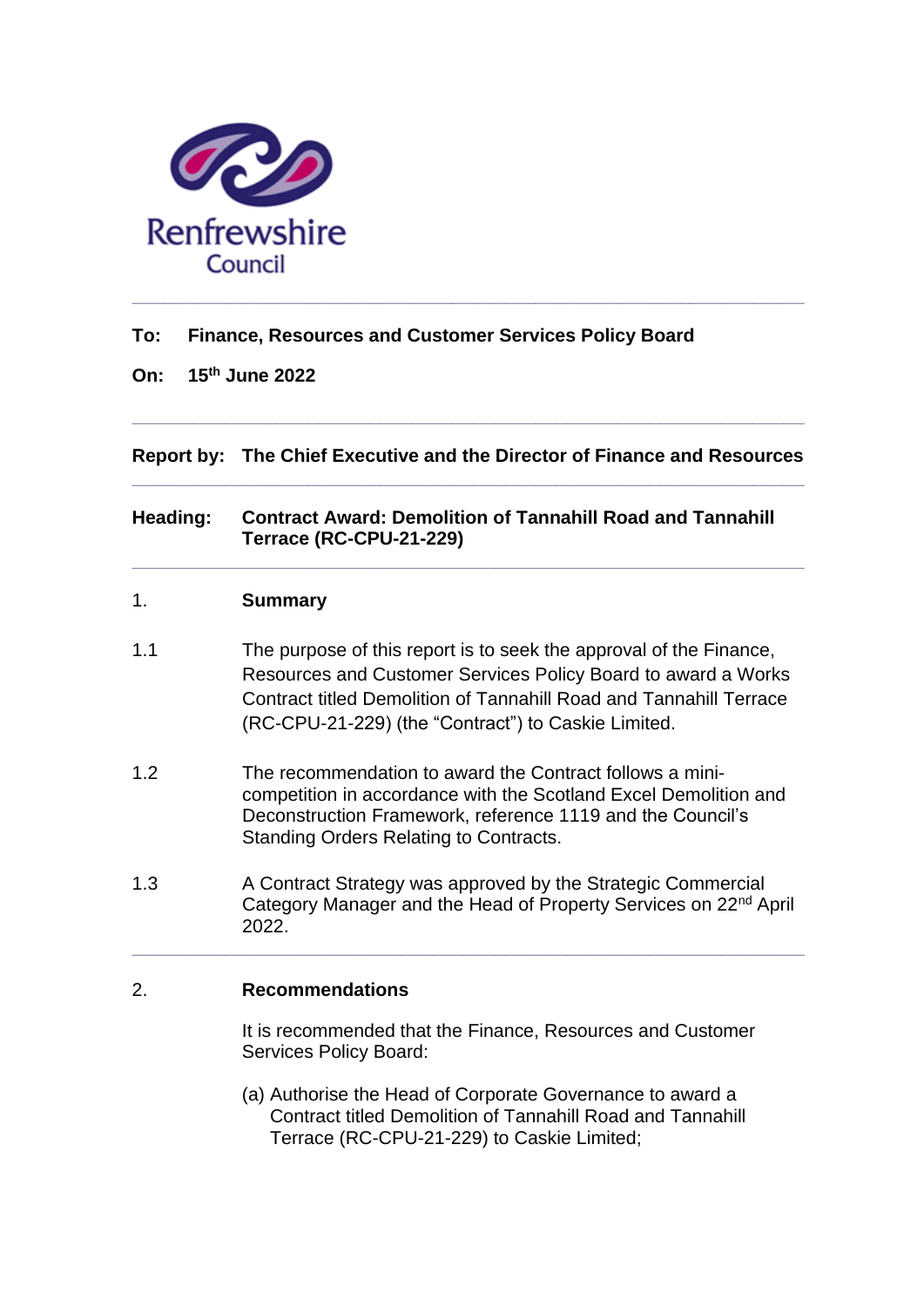- (b) Authorise the Contract Sum of £235,850.00 excluding VAT for this Contract; and
- (c) Note the works are for a period of 28 weeks, with the intention for commencement of the works to be 18<sup>th</sup> July 2022 and a Date for Completion of 10th February 2023. The actual date for Commencement of the Works will be confirmed in the Council's Letter of Acceptance to Caskie Limited.

### 3. **Background**

3.1 This procurement is for the appointment of a contractor to carry out the Demolition and site clearance of seventeen (17) blocks of empty domestic dwellings and one (1) commercial unit at Tannahill Road and Tannahill Terrace, Paisley owned by the Council. The Council is building 101 new homes on the neighbouring former St Fergus' Primary School site which will provide a range of properties to house the needs of tenants and owners who wish to remain within the Ferguslie area.

\_\_\_\_\_\_\_\_\_\_\_\_\_\_\_\_\_\_\_\_\_\_\_\_\_\_\_\_\_\_\_\_\_\_\_\_\_\_\_\_\_\_\_\_\_\_\_\_\_\_\_\_\_\_\_\_

3.2 The proposed demolition of these buildings was approved at the Communities, Housing and Planning Policy Board on 18 May 2021 and is summarised as follows –

### **Wholly Empty Council Owned Blocks – Proposed for Demolition Tannahill Road, Paisley**

 $46 - 52$ ,  $57 - 63$ ,  $90 - 96$ ,  $97 - 103$ ,  $98 - 104$ , 113 – 115, 117 – 123 and 125 – 131. **Tannahill Terrace, Paisley**  $1 - 3$ ,  $18 - 24$ ,  $58 - 64$ ,  $74 - 80$ ,  $90 - 92$ .  $105 - 111$ ,  $133 - 139$ ,  $141 - 147$  and  $157 - 163$ . **Drums Avenue** 26 (Commercial property)

The properties have recently been subject to fire-raising and instances of anti-social behaviour. The site will be landscaped on completion of the demolition works while longer term proposals for the site are considered within the context of the Community Led Development Framework that was approved by the Leadership Board on 01 December 2021.

Opportunities for the redevelopment of the Tannahill site will be considered within the context of the community and stakeholder consultation on the emerging development framework for the wider Ferguslie Park area.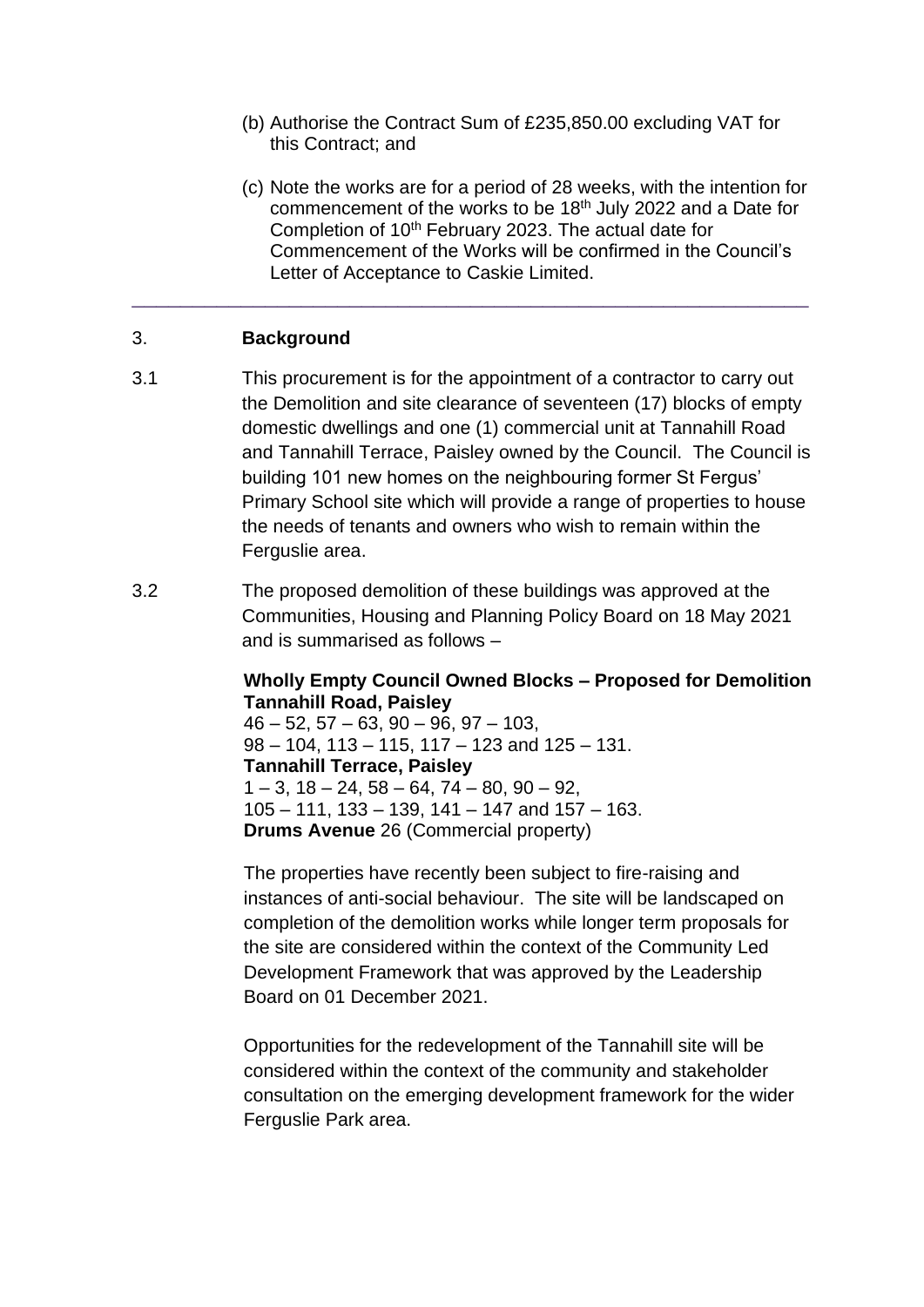- 3.4 As part of the contract strategy it was identified that the Scotland Excel Framework Agreement, Demolition and Deconstruction, reference 1119 ("Framework") was best suited for this contract. This Framework has a lot specific to Demolition and Deconstruction works of a value on or over £50,000 (Lot 2). This procurement exercise was conducted as a mini-competition, and was conducted in accordance with the conditions of use set out in the Framework.
- 3.5 There are seventeen (17) companies who confirmed their ability to service the Renfrewshire Council area within Lot 2 of the Framework. All seventeen (17) companies were invited to Tender on 28<sup>th</sup> May 2022.
- 3.6 During the live tender period, 15 companies expressed an interest in the Contract. By the closing date set for tender submissions, 12 noon on 12th May 2022, ten (10) companies had submitted a response and seven (7) companies did not respond.
- 3.7 The 10 tender submissions were evaluated against the published Award Criteria based on weightings of 60% Price and 40% Quality. This evaluation was carried out by representatives from Property Services, the Corporate Procurement Unit, Corporate Risk and Corporate Health & Safety. The ten (10) tender submissions received complied with the minimum criteria set out in the ITT. The winning tenderer confirmed that there was no change to the ESPD information disclosed at the time of Framework inception.
- 3.8 The scores relative to the Award Criteria of the ten (10) Tenderers are noted below –

| Company                                            | Quality<br>(40%) | <b>Price</b><br>$(60\%)$ | <b>Total</b><br>$(100\%)$ |
|----------------------------------------------------|------------------|--------------------------|---------------------------|
| <b>Caskie Limited</b>                              | 38.25%           | 55.32%                   | 93.57%                    |
| <b>Dem-Master Demolition</b><br>Limited            | 32.50%           | 56.16%                   | 88.66%                    |
| JCJ (Demolition &<br><b>Construction</b> ) Limited | 31.25%           | 49.69%                   | 80.94%                    |
| <b>Central Demolition Limited</b>                  | 20.50%           | 60.00%                   | 80.50%                    |
| <b>JCH Plant Hire Ltd.</b>                         | 18.50%           | 56.66%                   | 75.16%                    |
| Safedem Limited                                    | 22.25%           | 48.93%                   | 71.18%                    |
| George Beattie & Sons Limited                      | 27.00%           | 37.66%                   | 64.66%                    |
| <b>Reigart Contracts Limited</b>                   | 23.25%           | 36.49%                   | 59.74%                    |
| <b>Daltons Demolitions Limited</b>                 | 9.75%            | 46.73%                   | 56.48%                    |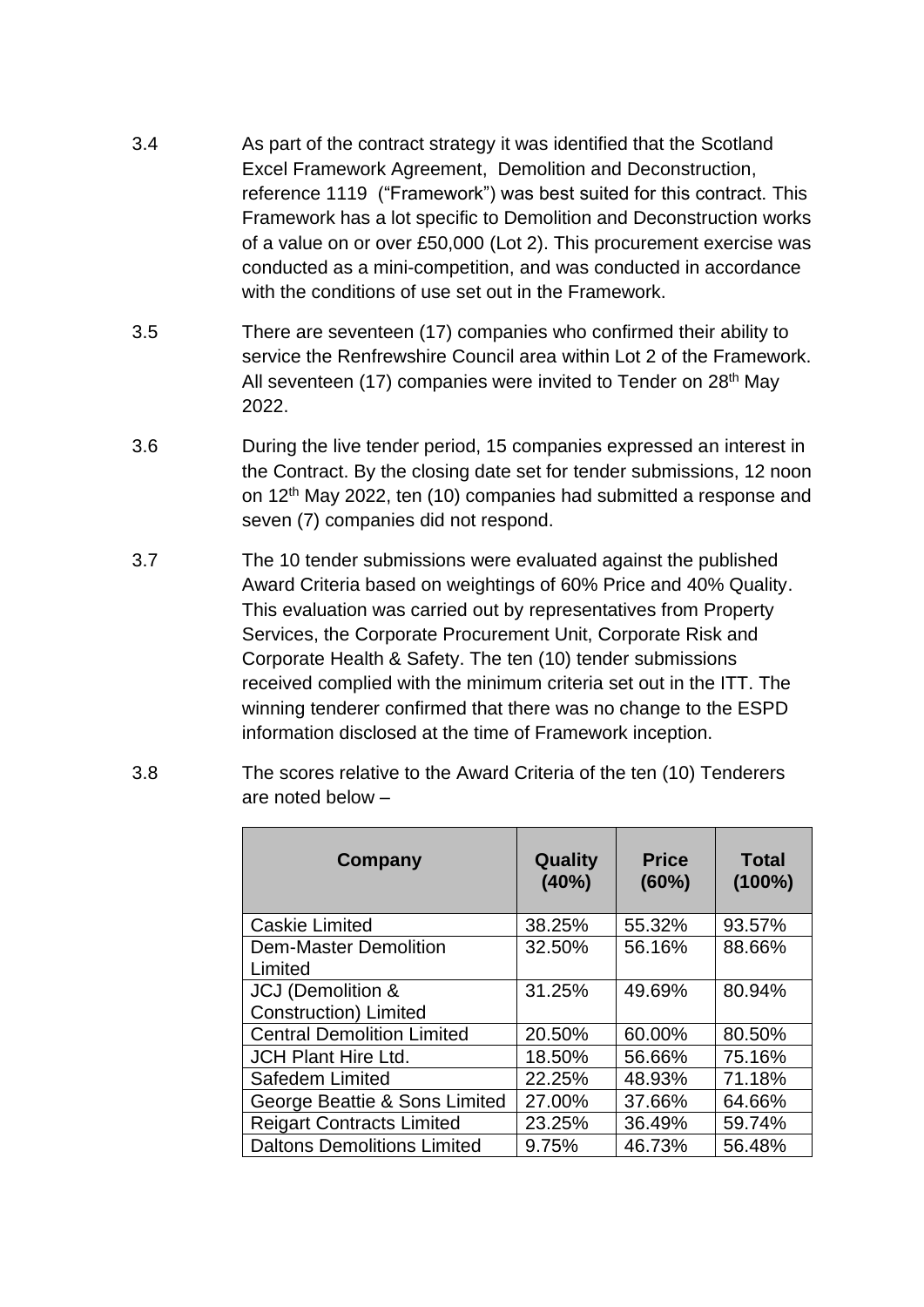| William Goodfellow    | 21.25% | 135.16% | 156.41% |
|-----------------------|--------|---------|---------|
| (Contractors) Limited |        |         |         |

- 3.9 The evaluation of tender submissions received identified that the submission by Caskie Limited was the most economically advantageous tender.
- 3.10 The form of Contract will be the SBCC Minor Works Building Contract for use in Scotland, 2016 Edition, amended and/or supplemented by Employer's Amendments.
- 3.11 This Contract is funded from the Housing Capital budget.
- 3.12 Community Benefits were requested as part of this procurement process and Caskie Limited confirmed that the following Community Benefits would be made available to the Council for this Contract –

| <b>Community Benefit Description</b>          | No of<br><b>People/Activity</b> |
|-----------------------------------------------|---------------------------------|
| Industry Awareness Event                      |                                 |
| Non-Financial Support for a Community Project |                                 |

# **Implications of the Report**

1. **Financial** – The cost for these works will be met by the Housing Capital budget as noted in 3.11 above.

**\_\_\_\_\_\_\_\_\_\_\_\_\_\_\_\_\_\_\_\_\_\_\_\_\_\_\_\_\_\_\_\_\_\_\_\_\_\_\_\_\_\_\_\_\_\_\_\_\_\_\_\_\_\_\_\_\_\_\_\_\_\_\_\_\_**

- 2. **HR & Organisational Development** No HR or Organisational Development implications have arisen or are anticipated.
- 3. **Community/Council Planning –**
	- Our Renfrewshire is safe removing wholly vacant properties within regeneration areas that are causing security and safety concerns to tenants and residents.
	- Working together to improve outcomes listening to the requests of the communities in which we operate.
- 4. **Legal** The procurement of this Contract was conducted as a below Regulated (Works) Mini Competition in accordance with the Scotland Excel Framework Demolition and Deconstruction, reference 1119 and the Council's Standing Orders Relating to Contracts.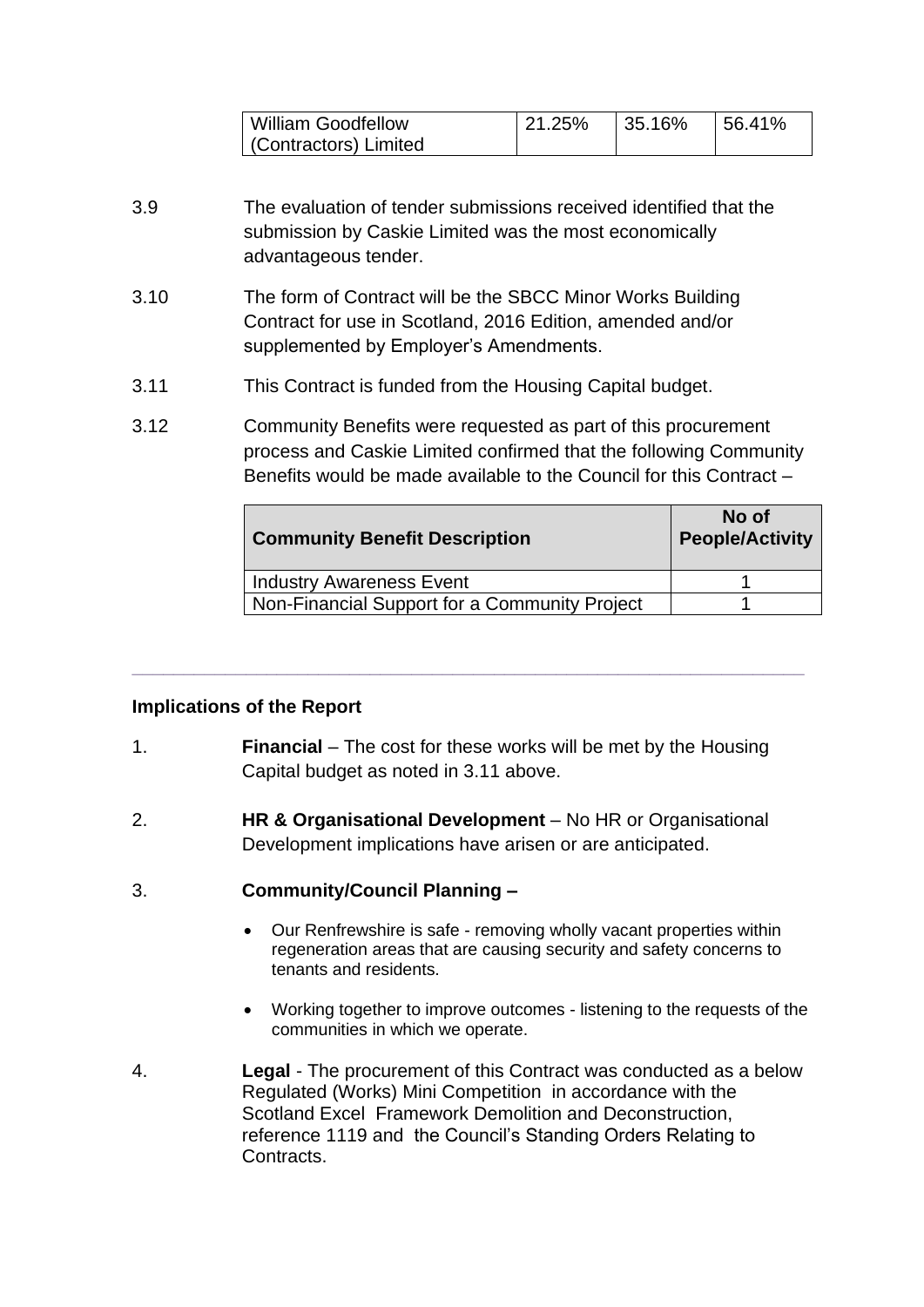- 5. **Property/Assets** removal of properties highlighted for demolition.
- 6. **Information Technology** No Information Technology implications have arisen or are anticipated.
- 7. **Equality & Human Rights** The Recommendations contained within this report have been assessed in relation to their impact on equalities and human rights. No negative impacts on equality groups or potential for infringement of individuals' human rights have been identified arising from the recommendations contained in the report because it is for noting only. If required following implementation, the actual impact of the recommendations and the mitigating actions will be reviewed and monitored, and the results of the assessment will be published on the Council's website.
- 8. **Health & Safety** Caskie Limited's health and safety credentials were evaluated by Corporate Health and Safety and met the Council's minimum requirements regarding health and safety.
- 9. **Procurement** *–* The procurement procedure outlined within this report ensures that the Council meets its statutory requirements in respect of procurement procedures, efficiency and modern government.
- 10. **Risk** Caskie Limited's insurances were assessed and evaluated to confirm that they meet the minimum requirements regarding insurable risk.
- 11. **Privacy Impact** No Privacy implications have been identified or are anticipated.
- 12*.* **Cosla Policy Position** No COSLA Policy Position implications have arisen or are anticipated.
- 13. **Climate Risk**  The Scotland Excel Framework Agreement contains specific conditions that all contractors must adhere to. The Contractor must comply with Scotland's Zero Waste Plan on how all materials arising from the works are sorted, removed from site and whenever possible re-used, re-manufactured or recycled to recover some of their inherent value. After initial sorting on site, the Contractor must evidence to the Client where all materials are taken for further treatment. Copies of consignment notes will be required to demonstrate that appropriate proportions of all materials have been taken to licensed facilities for recycling or landfill. In addition, The Contractor will monitor the operation and maintenance of all their plant and equipment for opportunities to reduce emissions, fuel waste, fuel spillage and noise.

\_\_\_\_\_\_\_\_\_\_\_\_\_\_\_\_\_\_\_\_\_\_\_\_\_\_\_\_\_\_\_\_\_\_\_\_\_\_\_\_\_\_\_\_\_\_\_\_\_\_\_\_\_\_\_\_